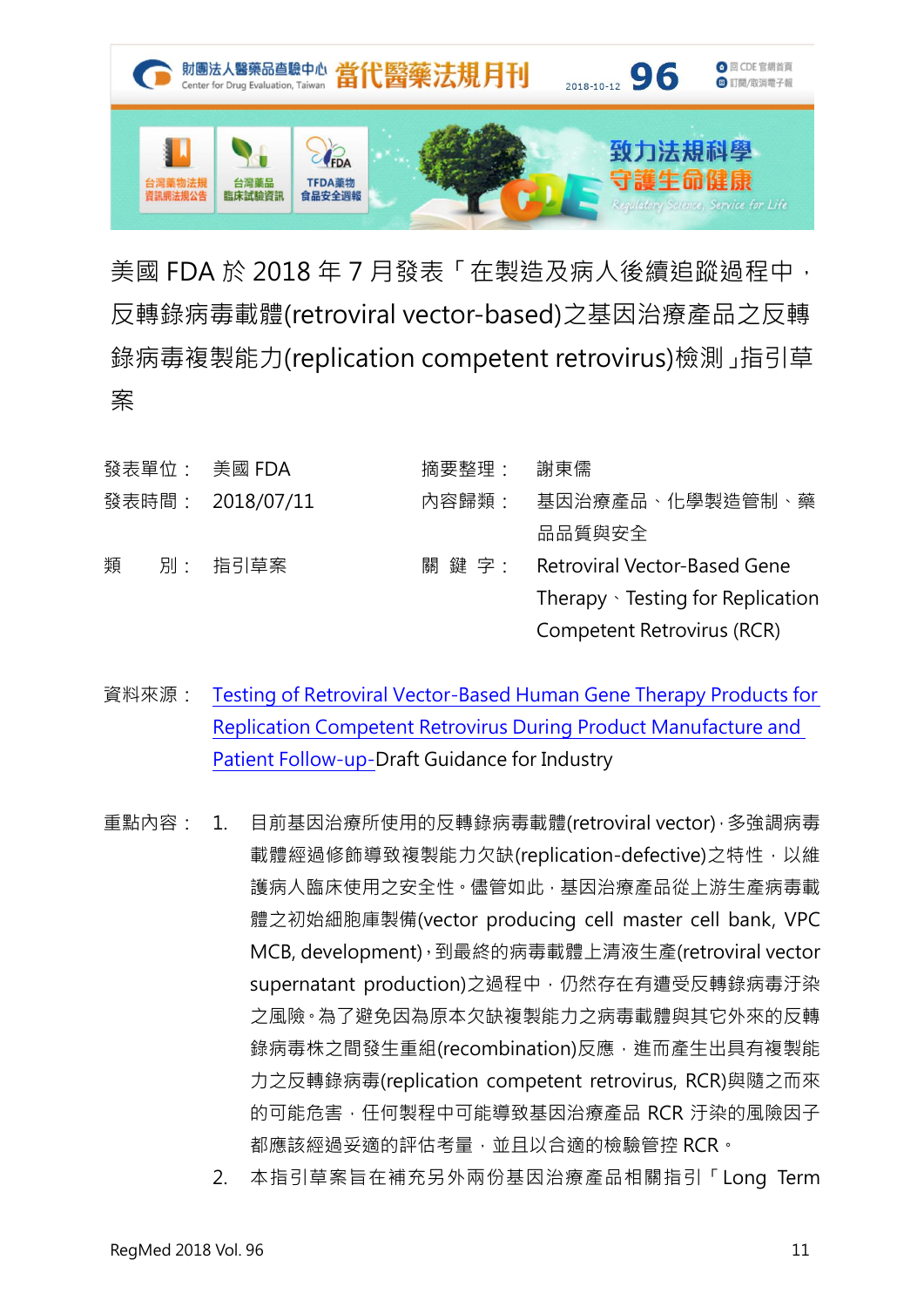

Follow-up Draft Guidance」(2018 年 7 月)與「CMC for INDs Draft Guidance」(2018年7月)。本指引草案如經確定完成為最終版,擬將 取代 2006 年 11 月發表之 RCR 檢測指引。

- 3. 對照 2006年的 RCR 檢測指引, 本指引草案修訂內容摘要如下:
	- (1) 免除原本對於病毒載體生產工作細胞庫(working cell bank, WCB)之 RCR 檢測建議。目前 FDA 建議進行之 RCR 檢測內容如下 表:

| <b>Table. Recommendations for Product Testing</b> |  |  |
|---------------------------------------------------|--|--|
|                                                   |  |  |

| <b>Material to be Tested</b>                                | <b>Frequency of</b><br><b>Testing</b> | <b>Testing for</b><br>Expected RCR <sup>1</sup> | <b>Testing for</b><br><b>Ecotropic RCR</b> |
|-------------------------------------------------------------|---------------------------------------|-------------------------------------------------|--------------------------------------------|
|                                                             |                                       | Cells and<br>Supernatant                        | Cells and<br>Supernatant                   |
| MCB                                                         | One-time                              |                                                 |                                            |
| -Derived by transduction<br>with ecotropic vector           |                                       | Yes                                             | Yes                                        |
| -Derived by transfection<br>of retroviral vector<br>plasmid |                                       | Yes                                             | $NA^2$                                     |
| <b>Vector Harvest Material</b>                              | Lot release                           |                                                 | NA                                         |
| -EOP cells                                                  |                                       | Yes                                             |                                            |
| -Vector supernatant                                         |                                       | <b>Yes</b>                                      |                                            |
| <b>Ex vivo Transduced</b><br><b>Cells</b>                   | Lot release                           | Yes<br>OR archive <sup>3</sup>                  | NA                                         |

<sup>1</sup> RCR testing should be based on the type of vector envelopes used. Consult text in

section III.A.1 of this document for details.

NA, not applicable

<sup>3</sup> If an agreement reached with FDA to discontinue testing; consult text in section III.A.3 of this document.

(2) 針對含病毒載體之足量上清液檢品執行 RCR 檢測,證明每劑產品 少於 1 個 RCR(<1 RCR/dose)。上清液樣品份量之計算方法可參考 附錄 Appendix 1-1。細胞檢品則仍維持與前一份指引建議相同, 取樣標準為 1%或 10<sup>8</sup> (取其較少者)。

有關 RCR 之檢測方式,建議待測檢品(載體上清液或細胞)應先與易受潛 在 RCR 病毒感染之細胞株共同培養至少五個繼代數,搭配適當的指示 細胞、PCR 或 ELISA 方法進行檢測。所有的檢測方法都應有合適的陽 性與陰性對照組以評估其專一性、靈敏度及再現性,每一批次之載體上 清液亦應測試是否會抑制 RCR 之檢測。